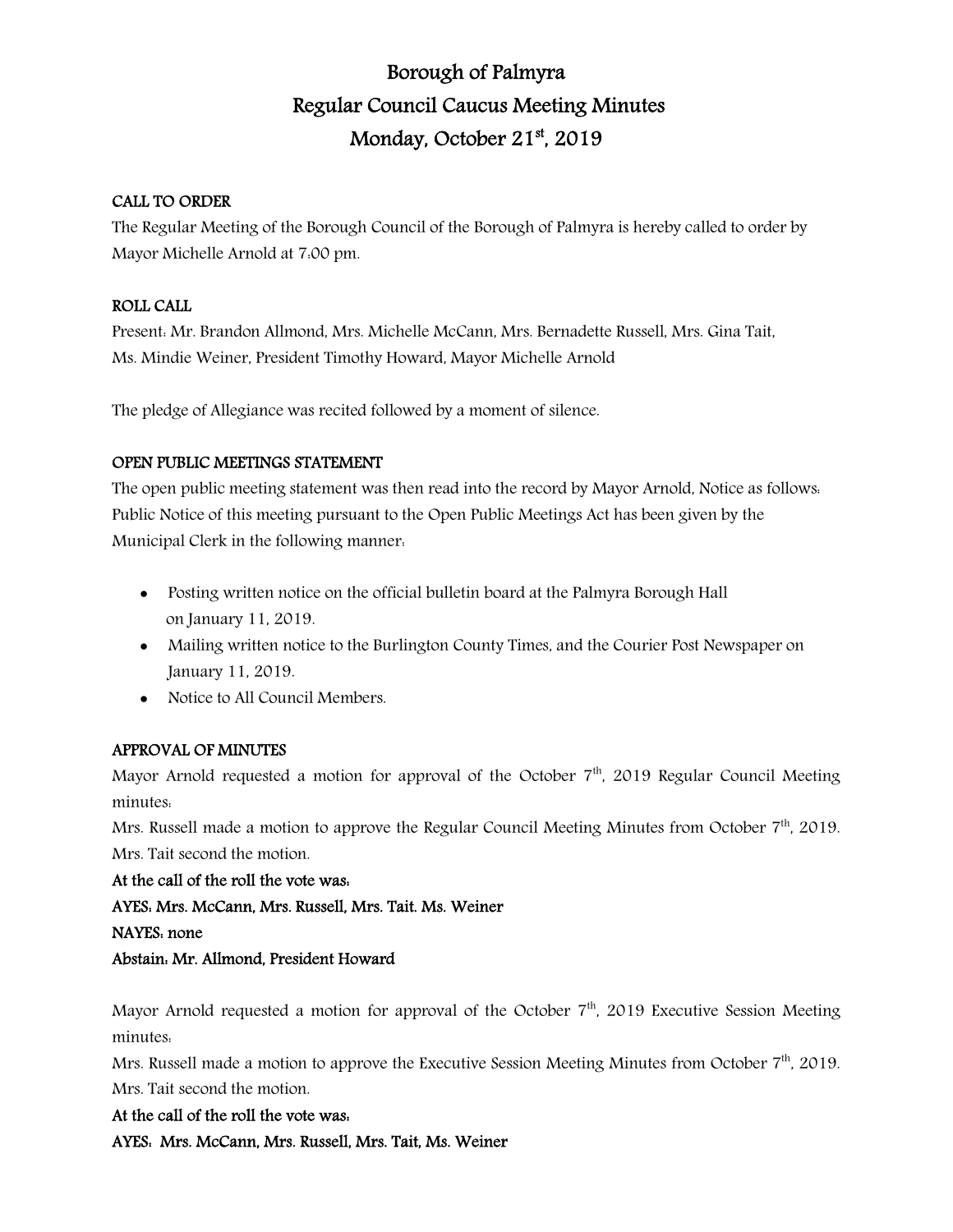# NAYES: none Abstain: Mr. Allmond, President Howard

#### **CORRESPONDENCE**

Mayor Arnold acknowledged the following correspondence received: Letter- Cinnaminson Township Zoning Board of Adjustment Letter- Linda Doherty, President & CEO NJ Food Council Letter- Lori Leonard, Habitat for Humanity Letter- Felicia Hopson, Burlington County Freeholder, County Economic Development Roundtable Letter- Mark Remsa, Director of Economic Development and Regional Planning at Burlington County Bridge Commission

#### PROCLAMATION

Mayor Arnold read the following Proclamation into the record: "A Day Without Water"

WHEREAS, the annual national day of advocacy, "Imagine a Day Without Water" being held on October 23, 2019 is an organized effort to educate the public about why water as an essential, invaluable resource, highlighting the critical importance of access to reliable, clean water and the need for water infrastructure investments necessary to maintain and rebuild these vital systems.

WHEREAS, the infrastructure that brings Palmyra residents water, and then safely returns water to the environment is essential to the quality of life, environment and economic vitality of Borough of Palmyra; and

WHEREAS, a day without water would be a public health and safety crisis due to the impacts which would limit the abilities of safety personnel such as firefighters and hospitals staff to do their jobs, as well as businesses and homes to function; and

WHEREAS, America's water infrastructure is aging and failing, and there are communities that have never had access to infrastructure in the first place; and

WHEREAS, living without water is an economic crisis, considering a single nationwide day without water service would put \$43.5 billion in economic activity at risk; and

WHEREAS, demographic changes and climate pressures, including natural disasters like droughts, flooding, and wildfires, threaten our infrastructure and increase the possibility of a day without water; and

WHEREAS, our water infrastructure supports every facet of our daily lives, but is facing unprecedented challenges; and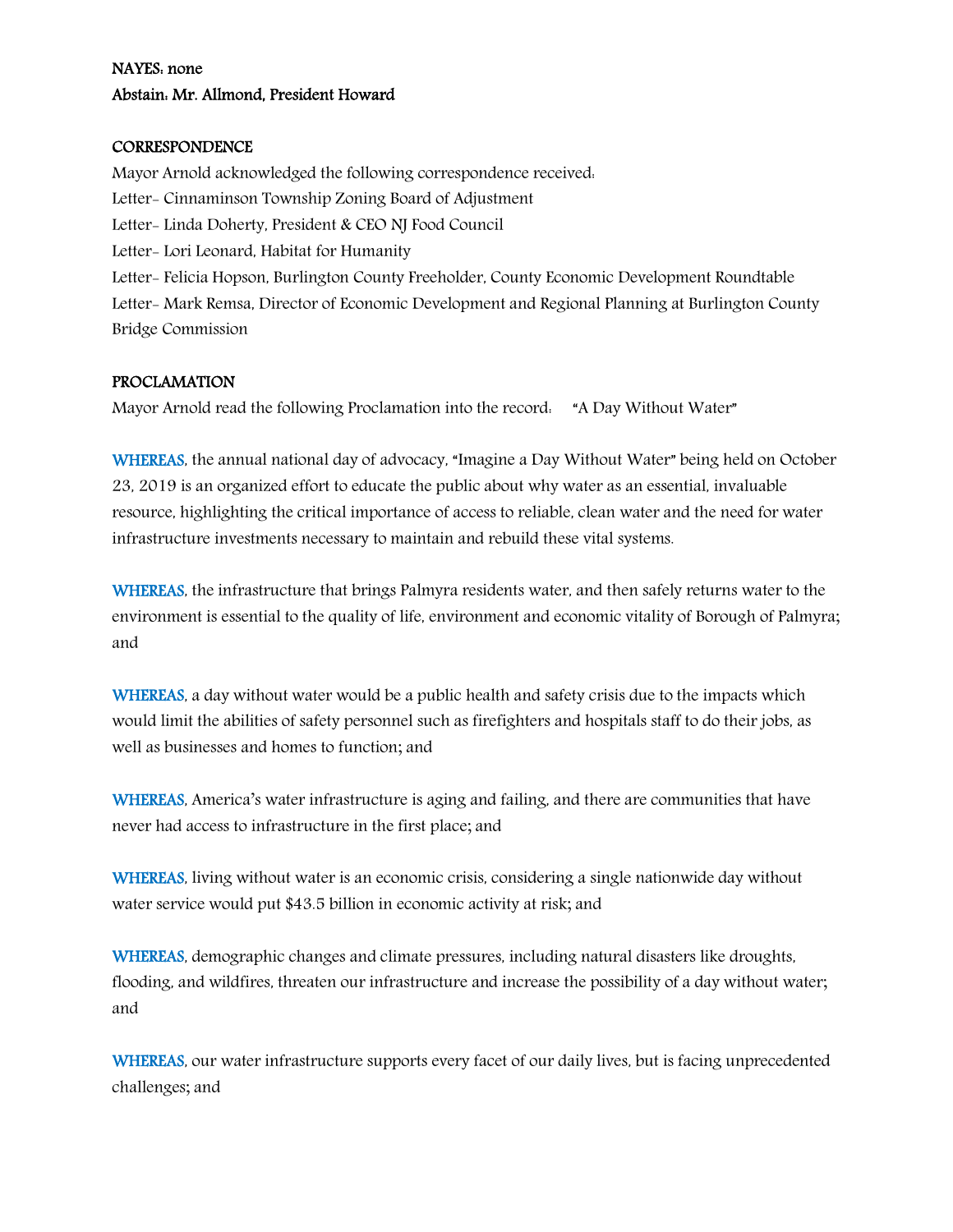WHEREAS, these challenges look different to different communities and will require local solutions, but it's clear that reinvestment in our water systems must be a national priority; now;

THEREFORE, BE IT RESOLVED that the Borough of Palmyra recognizes water is essential to the quality of life and economic competitiveness and acknowledges the importance of educating the public about the value of water through the "Imagine a Day Without Water" campaign.

BE IT FURTHER RESOLVED that Borough is dedicated to investing in safe and reliable water and wastewater infrastructure and calls on our federal partners to bring much-needed funding and innovation to protect and restore our critical water infrastructure.

Mayor Arnold then invited the Boy Scouts Troop 9 and Mr. Mazier to the podium. Mr. Mazier indicated he was the assistant scout master of Boy Scout Troop #9. Mr. Mazier stated the Boy scouts are here tonight observing the Borough Council and noting communication methods of the governing body. He indicated some scouts had questions they would like to ask of the governing body. Some of the questions asked are as follows: How are you planning on keeping the kids safe city council to see how are you planning on keeping kids safe during Halloween? How beneficial is the Boy Scout Troop pantry to the Borough? What things are you doing in regards to recycling?

What is the day-to-day routine of the governing body?

What are the benefits, other than enjoyment, of Palmyra Day?

What do you believe is the most important constitutional right?

Mr. Mazier inquired, if one needed to do a service project for the town, to make Eagle Scout, who would I speak to first regarding that project.

There was discussion about the question and answers amongst the governing body and Boy Scout Troop #9. Mr. Mazier thanked the governing body for their time.

#### PROFESSIONAL UPDATES

William Kirchner, ERI- Mr. Kirchner spoke about the following projects.

Landscaping proposals – Mr. Kirchner indicated they have solicited four quotes however only received one response. Mr. Kirchner indicted the quote exceeded what the engineer anticipated the cost to be. Mr. Kirchner noted the contractor cannot begin until November 1<sup>st</sup>, 2019 which is close to weather changing into winter season. Mr. Kirchner recommended we hold off for now and look to do this in the early spring. Mr. Gural stated if we postpone to the spring we could incorporate into the budget for next year. Council indicated they would wait until the spring.

Mr. Kirchner indicated they submitted a proposal for additional work on Rowland and Madison Streets. Mr. Kirchner indicated they are getting ready to do the sewer replacement on New Jersey Avenue. Mr. Kirchner stated they would complete the designs and include them as alternate bid items within the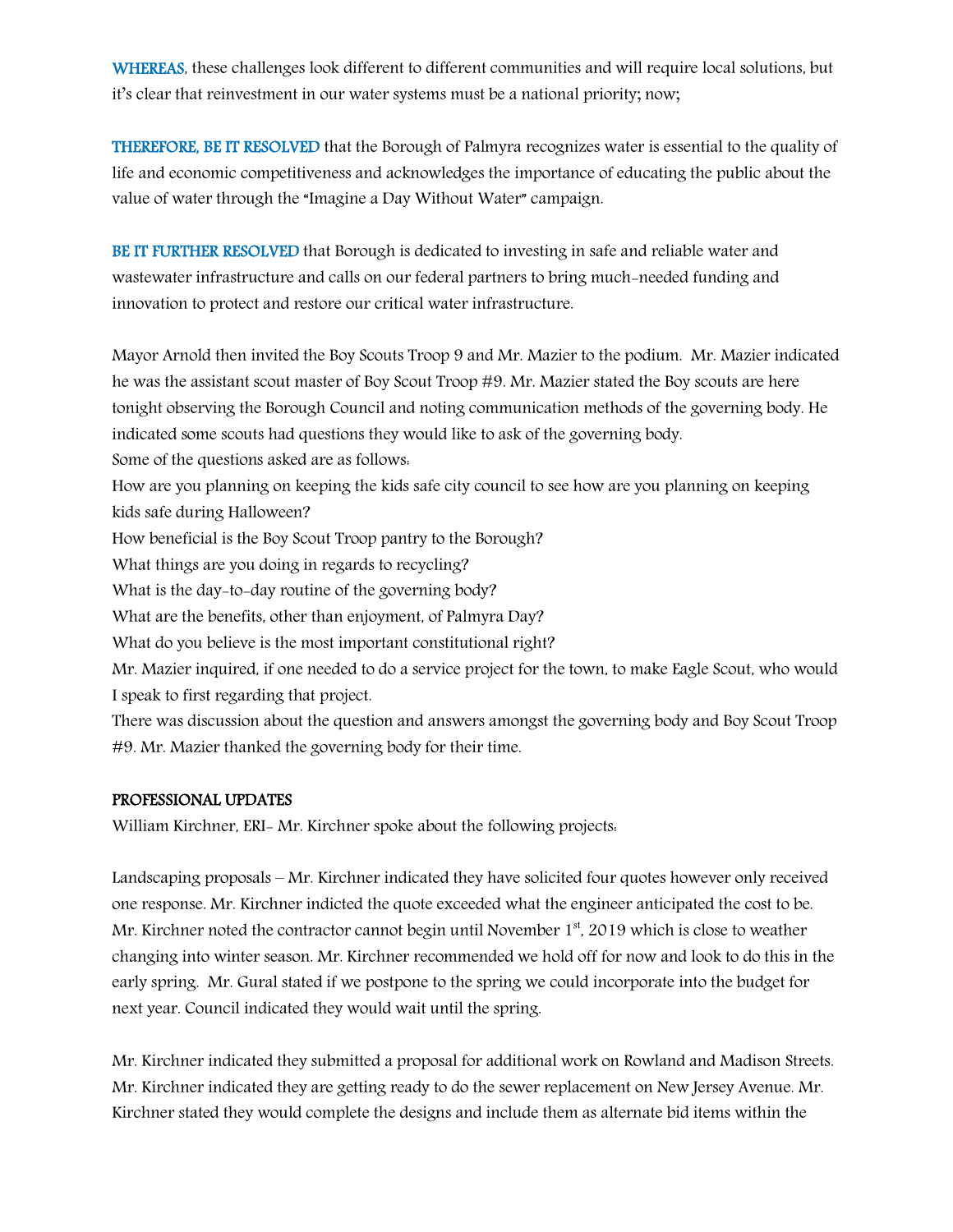main project. Mr. Kirchner stated if council is inclined to agree the hope to have the project out to bid sometime in November and award in December of this year.

Mr. Kirchner indicated the next proposal was for on call contracting services for 2020, this is done every year, he explained. He indicated it would be awarded in January of 2020.

Mr. Kirchner stated NJAW intends to do additional work on, Maryland, Virginia, Oregon, Leconey Circle, 2nd Street, Walnut Street and Pear Street. Mr. Kirchner indicated he is talking with NJAW, to determine what the most cost effective manner is to get those streets repaved. He indicated he and Mr. Gural were working on it and would get back to council when they had additional information.

Mr. Kirchner explained the various valve issues at the sewer plant. He indicated the repairs to the various valves has been costly. Mr. Gural indicated we may have to do an emergency appropriation for the funding, however currently Ms. Condo is looking around in the budget to see if we can find the funding for the \$54,000.00 cost. Mr. Kirchner also noted, this fixed the current problem however additional work will be needed next year and the cost could be as much as \$100,000.00. Mr. Kirchner indicated the cost will be included in the, bid specs/ proposal for on call maintenance contract, so we will have an idea of what to include in the budget for next year. Mr. Gural indicated after some conversation with Ms. Condo they wished to change the bill list to pay Neri's Construction the \$54,127.00 and let Ms. Condo and Mr. Gural figure out the best way to fund that payment. There was some additional discussion regarding the valves, the current cost and the potential cost for next year's budget and the way of how it could be funded, budget, capital, emergency etc. Council agreed to allow Mr. Gural and Ms. Condo determine how it should be funded.

#### PUBLIC PORTION

Mayor Arnold asked for a motion to open the Public Portion. Mrs. Russell made a motion to open the public portion for comments. President Howard second the motion.

## All members present voted in favor of the motion

Mr. Schwartz- Palmyra Arms Apartments- Mr. Schwartz indicated we have a drug problem in the apartments and nothing is being done about it. Mr. Schwartz indicated it is a cancer which we must get rid of.

No one from the public wishing to be heard, Mrs. Russell made a motion to close the public portion, President Howard second the motion.

All members present voted in favor of the motion.

#### ORDINANCE ON SECOND READING - Public Hearing

Ordinance 2019-10, An Ordinance of the Borough of Palmyra in the County of Burlington, State of New Jersey, Amending Chapter 195, of the Code of the Borough of Palmyra regarding the Operation of Business within the Borough of Palmyra.

Mayor Arnold asked for a motion to open the Public Hearing. Mrs. Russell made a motion to open the public hearing for comments. Mrs. Tait second the motion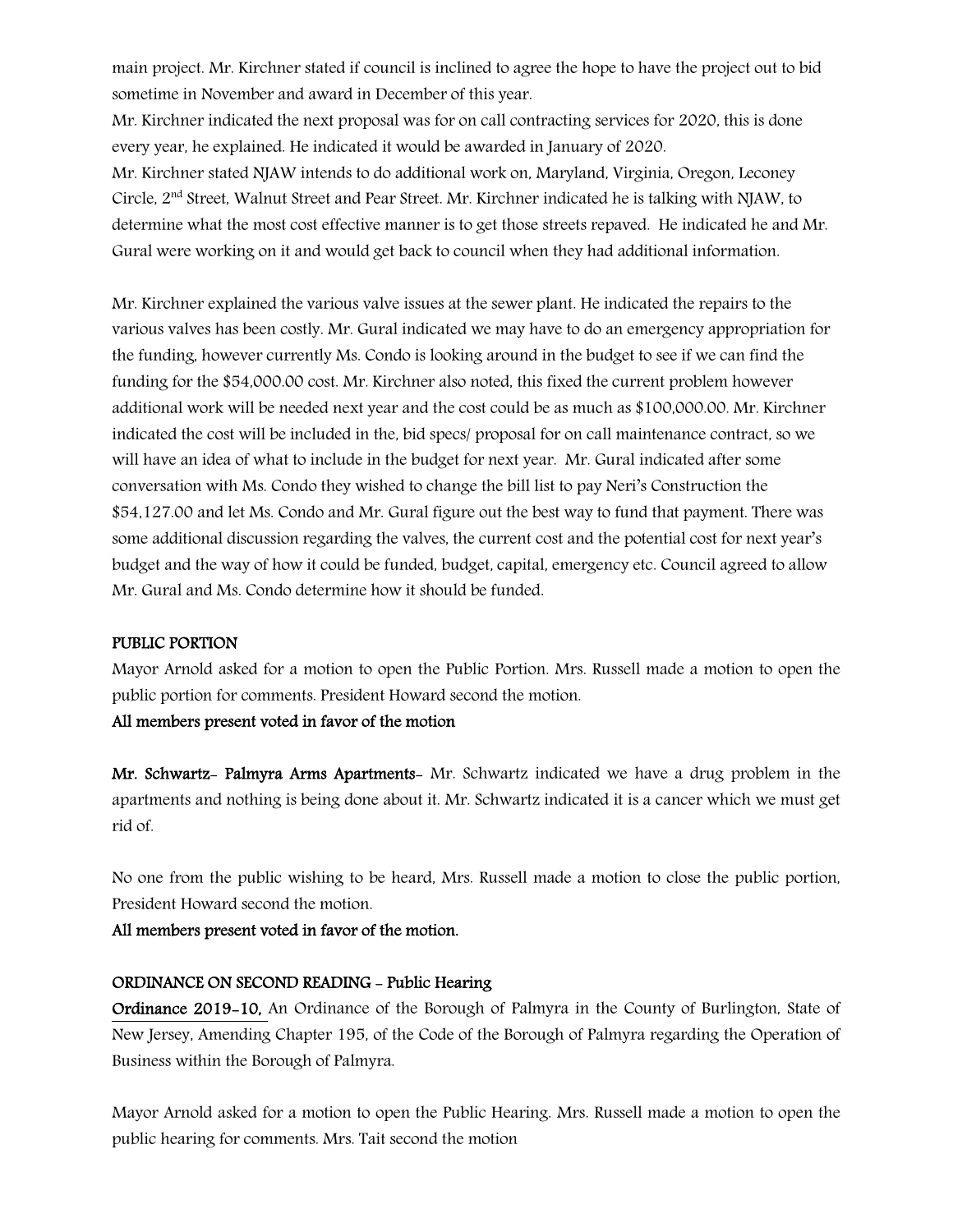Mrs. Veitenheimer – Rowland Street- Mrs. Veitenheimer asked if the Ordinance change could be explained. Mr. Rosenberg explained.

No one from the public wishing to be heard, Mrs. Tait made a motion to close the public portion, Mrs. Russell second the motion.

All members present voted in favor of the motion.

Mayor Arnold asked for a motion to approve Ordinance 2019-10. Mrs. Russell made a motion to approve Ordinance 2019-10. President Howard seconded the motion.

#### At the call of the roll, the vote was:

# AYES: Mr. Allmond, Mrs. McCann, Mrs. Russell, Mrs. Tait, Ms. Weiner, President Howard NAYES: None

## RESOLUTIONS Consent Agenda

Resolution 2019-230 to Resolution 2019-236 will be enacted as a single motion, if any resolution needs additional discussion it will be removed from the consent agenda and voted on separately. Mayor Arnold indicated Resolution 2019-235 would be removed to amend the dollar amount. Mayor Arnold asked if any other items needed to be removed from the consent agenda. Ms. Weiner requested Resolution 2019-236 be removed.

Resolution 2019-230, Resolution of the Borough of Palmyra Amending the Personnel Policies and Procedures Manual Regarding Bereavement Leave for Part-Time and Seasonal Employees

Resolution 2019-231, Resolution of the Borough of Palmyra Amending the Personal Policies and Procedures Manual Regarding Reimbursement of Travel Expenses

Resolution 2019-232, Resolution of the Borough of Palmyra Amending the Personal Policies and Procedures Manual Regarding Overtime

Resolution 2019-233, Resolution of the Borough of Palmyra incentivizing full-time employees eligible for NJ State Health Benefits to consider Horizon OMNIA Health Plan by offering \$1,000.00 financial incentive per the attached Borough and State program requirements

Resolution 2019-234, Resolution Authorizing the Mayor to Execute a Shared Service Agreement with the Burlington County Freeholders for certain services.

Resolution 2019-235, Resolution Authorizing the Payment of Bills for the Month of October 2019 In the Amount of \$1,352,493.26

Resolution 2019-236, Resolution Authorizing Purchase of Business Directory Kiosk in the amount notto-exceed \$50,000.00, a capital expense exceeding \$15,000.00

Mayor Arnold asked for a motion to approve the consent agenda Resolution 2019-230 thru Resolution 2019-234. Mrs. Russell made a motion to approve Resolution 2019-230 thru Resolution 2019-234. Mrs. Tait seconded the motion.

At the call of the roll, the vote was: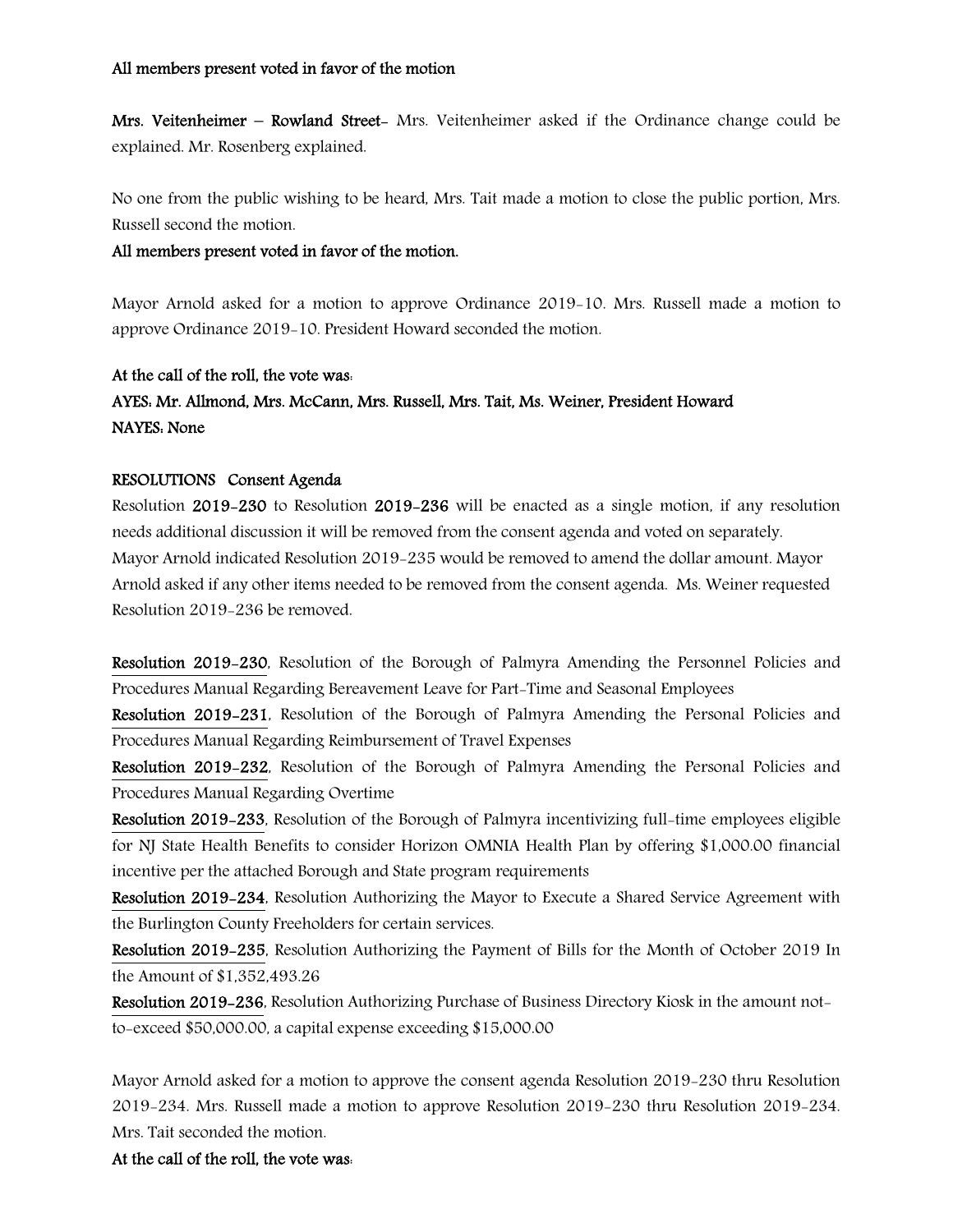# AYES: Mr. Allmond, Mrs. McCann, Mrs. Russell, Mrs. Tait, Ms. Weiner, President Howard NAYES: None

Mayor Arnold then went back to 2019-235. Mr. Gural and Mayor Arnold indicated the new amount of the bill list is \$1,406,620.26. Ms. Weiner indicated she also had other questions regarding the bill list.

Ms. Weiner stated she had questions regarding the paver bill the Borough received. Ms. Weiner stated at the last meeting she expressed how disappointed she was with the handling of the etching and placement of the pavers. Ms. Weiner stated there was more than the placement and the font of some bricks, there were also pavers that were paid for and not etched and some that were etched but not paid for. Ms. Weiner indicated there were concerns regarding paying the invoice. Ms. Weiner indicated the bricks that were not paid, have since been paid for. Mayor Arnold indicated all pavers paid by the cutoff were engraved. There was some additional discussion regarding the billing and exactly what the cost was for. Ms. Weiner indicated some of the pavers which were paid for in a timely manner were not etched and those people will have to wait until the next time the engraver comes, which could be weeks. There was some additional discussion regarding various issues with the pavers. Ms. Weiner indicated the bill will be paid however it is just upsetting and the four Flournoy bricks are not in the center where they should be. Ms. Weiner indicted she did not know how to fix it, but it needs to be fixed. Mrs. Russell indicated the vendor is not at fault in any manner, he did as instructed. Mayor Arnold indicated all pavers paid for before the cutoff were engraved. Mayor Arnold indicated the two hundred dollars service fee was not supposed to be paid and as noted she questioned that with the company and the engineer. Mayor Arnold indicated the layout was derived because some people purchased a number of bricks that in total spelled out a message so need to be aligned together. Mayor Arnold indicated when the proofs were sent she could not open the proof email. Mayor Arnold indicted three bricks were sent with a check for the incorrect amount thus a delay in their payment. Mayor noted the other four bricks in question, she was going to bring to the governing body to see if they wanted to pitch in and pay for them or to waiver the fee for them, however she just decided to pay for them herself. There was some additional discussion.

Mayor Arnold indicated the bill list amount was changed to \$1,406,620.26.

Mayor Arnold asked for a motion to approve Resolution 2019-235. Resolution 2019-235, Resolution Authorizing the Payment of Bills for the Month of October 2019 In the Amount of \$1,406,620.26. Mrs. Tait made a motion to approve Resolution 2019-235. Mrs. McCann seconded the motion.

# At the call of the roll, the vote was:

AYES: Mr. Allmond, Mrs. McCann, Mrs. Russell, Mrs. Tait, Ms. Weiner, President Howard NAYES: None

#### Mayor Arnold then moved on to 2019-236

Resolution 2019-236, Resolution Authorizing Purchase of Business Directory Kiosk in the amount notto-exceed \$50,000.00, a capital expense exceeding \$15,000.00.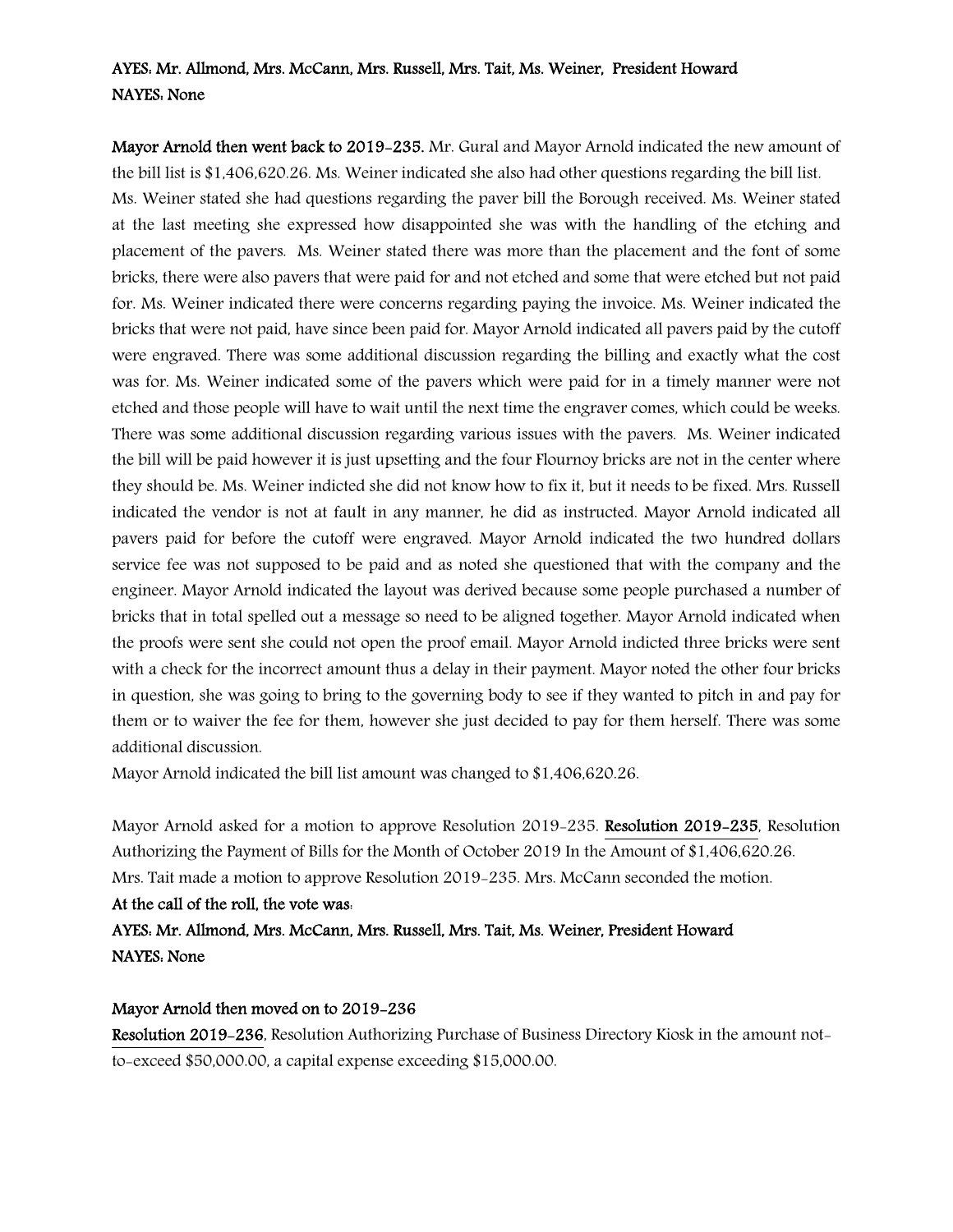Ms. Weiner indicated this was brought to the Business and Community Development Committee and was discussed and their thought/suggestion was that we not move forward with the kiosk at this time. Ms. Weiner stated the money was placed in the budget, but not approved. Ms. Weiner noted no money was borrowed or was spent from the budget for this item. A little discussion was had. Mayor Arnold pulled the resolution 2019-236 from consideration. There was no vote.

# MOTION TO APPROVE TREASURERS REPORTS

Mrs. Tait made a motion to approve the Treasurer's Report for September 2019. Mrs. Russell second the motion.

At the call of the roll: AYES: Mr. Allmond, Mrs. McCann, Mrs. Russell, Mrs. Tait, Ms. Weiner, President Howard NAYES: None

## BEST PRACTICES INVENTORY

Mr. Gural handed out the Best Practices Inventory commenting and noting our responses for each item. He went over all the questions in detail that are on the Best Practices inventory questioner and asked if there were questions regarding our responses. Mr. Gural indicated he will email it to all and will also forward to the state before October  $30<sup>th</sup>$ , 2019.

## COMMUNITY SPOTLIGHT

Mayor Arnold noted the following events: The Soup Bar grand opening is scheduled for Sunday, October  $27<sup>th</sup>$ , 2019 at 2:00 pm.

Ms. Weiner indicated the Halloween Parade Committee will be doing the Halloween House decorating Contest and bug counting contest this month.

Mayor Arnold noted the following events held last week: Palmyra Harbour Art Festival held October 20<sup>th</sup>, 2019 which was well attended. Palmyra Fire Company Designer Bag Bingo was held October 20<sup>th</sup>, 2019.

Ms. Weiner indicated the PIA held their Trunk or Treat on October 19<sup>th</sup>, 2019. Mrs. Russell noted The Palmyra High School Homecoming was held on Friday October 18th, 2019.

# DISCUSSION ITEMS

#### NEW Business

Ms. Weiner indicated the final Farmers Market will be held on October  $24<sup>th</sup>$ , 2019 from 4:00 pm to 8:00 pm. She noted they are looking forward to a photo taking area and pumpkin decorating contest with the help of the PTA and Halloween Parade Committee.

Mrs. Tait indicated the Halloween Parade will be held October 30<sup>th</sup>, 2019 starting 7:00 p.m. will end at legion field.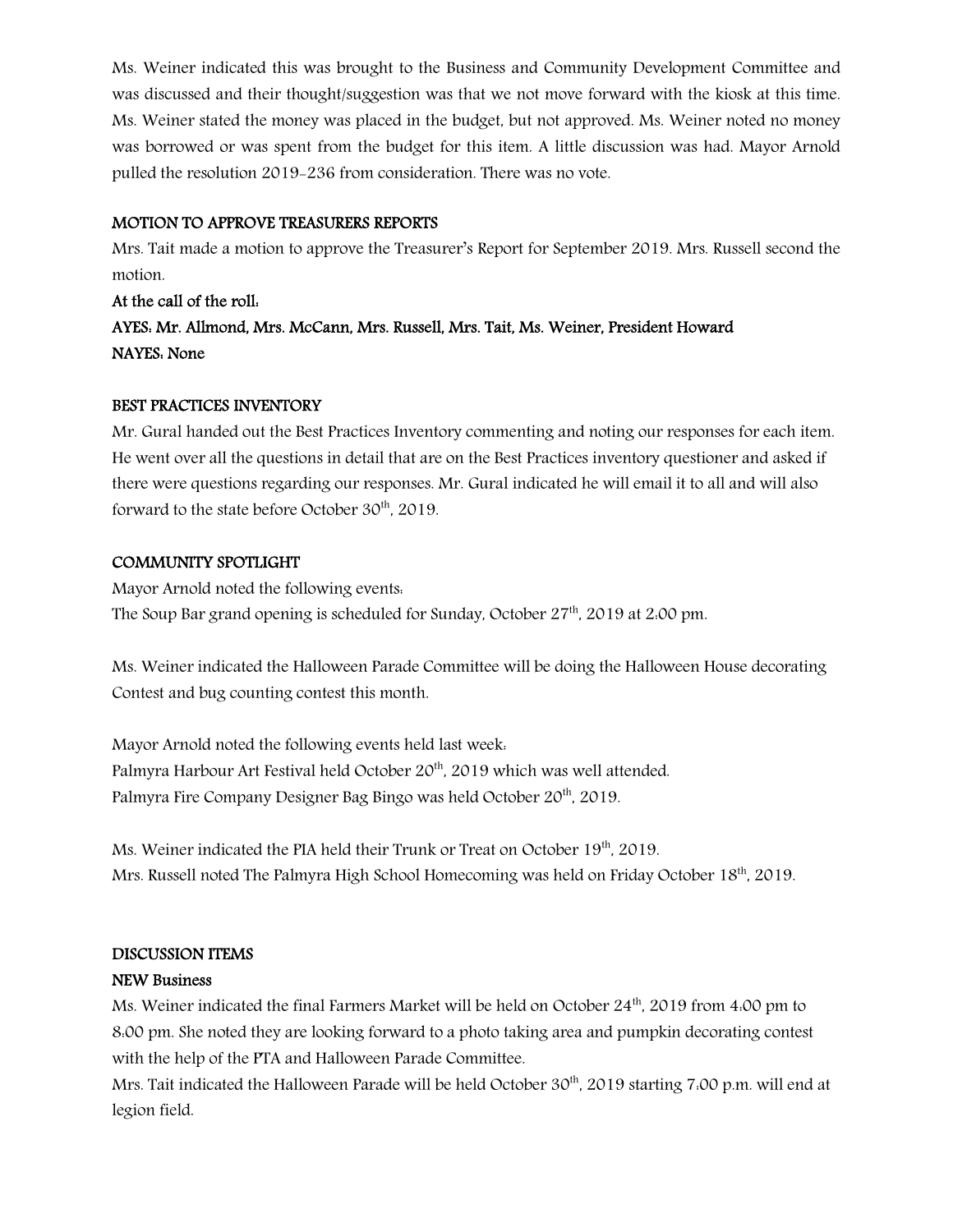Mayor Arnold indicated that Veterans Day is November 11<sup>th</sup>, 2019 and the War Memorial Committee indicated they will not have a medal ceremony this year but are planning something special for next year.

Mayor Arnold indicated the Holiday Event and Santa Visit will be on December 6<sup>th</sup>, 2019. Mrs. Tait indicated the theme is "The Night Before Christmas" and additional information will be coming at the next meeting.

Mr. Gural indicated he forwarded the new CDL and General Drug & Alcohol Testing Policies to council. He indicated he wanted to have those policies adopted at the next meeting.

Mr. Gural stated all public works and sewer employees hold CDL licenses and are obligated to federal rules and regulations regarding those licenses.

Mr. Gural stated, he , Ms. Jackson and Mr. McGill attended the Designated Employee Representative Training sponsored by JIF explaining the new CDL requirements, including drug/ alcohol testing policies, and national Clearinghouse CDL registration. Mr. Gural indicated this includes reviewing all CDL License and motor vehicle licenses abstracts of employees of the Borough annually.

Mr. Gural also noted we have an Employee Assistance program, which has not been used as extensively as we would like, however moving forward we need a more comprehensive program which has a SAP (substance abuse professional). Mr. Gural indicated we have someone we have been working with over the past few years who holds the necessary federal accreditation for handling CDL licenses, who has presented us with a proposal and we are hoping to move forward with this company in 2020 and let our previous company know we will no longer require their services. Mr. Gural indicated a resolution will be on the agenda for council's consideration at the next meeting.

Mayor Arnold indicated BCRCC Voice of Business 2020 nominations due November 15<sup>th</sup>, 2019. Awards will be awarded on April 20<sup>th</sup>, 2020. Mayor Arnold indicated council would talk about it some more and perhaps come up with something.

#### Rice Notice – Chief Scott Pearlman

Chief Pearlman indicated he was here tonight seeking direction as to his reporting to Borough Council. Chief Pearlman stated it was his understanding that all of his notifications were to go to the Director of Public Safety, who is the liaison to the police department. Ms. Weiner indicated all communications Chief Pearlman has done has been professional. Ms. Weiner noted everyone has seen the emails and she was embarrassed by the manner in which Chief Pearlman was spoken to. Mrs. Tait stated all communication should go thru the public safety director and committee as Chief Pearlman previously stated. Mayor Arnold indicated the information stated was correct and by no means did she wish to circumvent anyone's authority or position, she simply wanted the information to be shared with the Mayor. Chief Pearlman indicated the Mayor's email from June was threating to him. Mayor Arnold stated to the Chief, if she hurt your feelings, she apologized and felt this was something which they could have had a conversation about. Mayor Arnold noted she has asked in the past to be included in information being disseminated to residents etc.

Chief Pearlman questioned the manner in which he was told to address mails be sent to the public safety committee and the governing body. He noted he believed and was told he should address the Public Safety Director and committee before addressing anyone else. He asked if that was the correct manner. Ms. Weiner indicated she felt the Chief was here trying to handle a situation professionally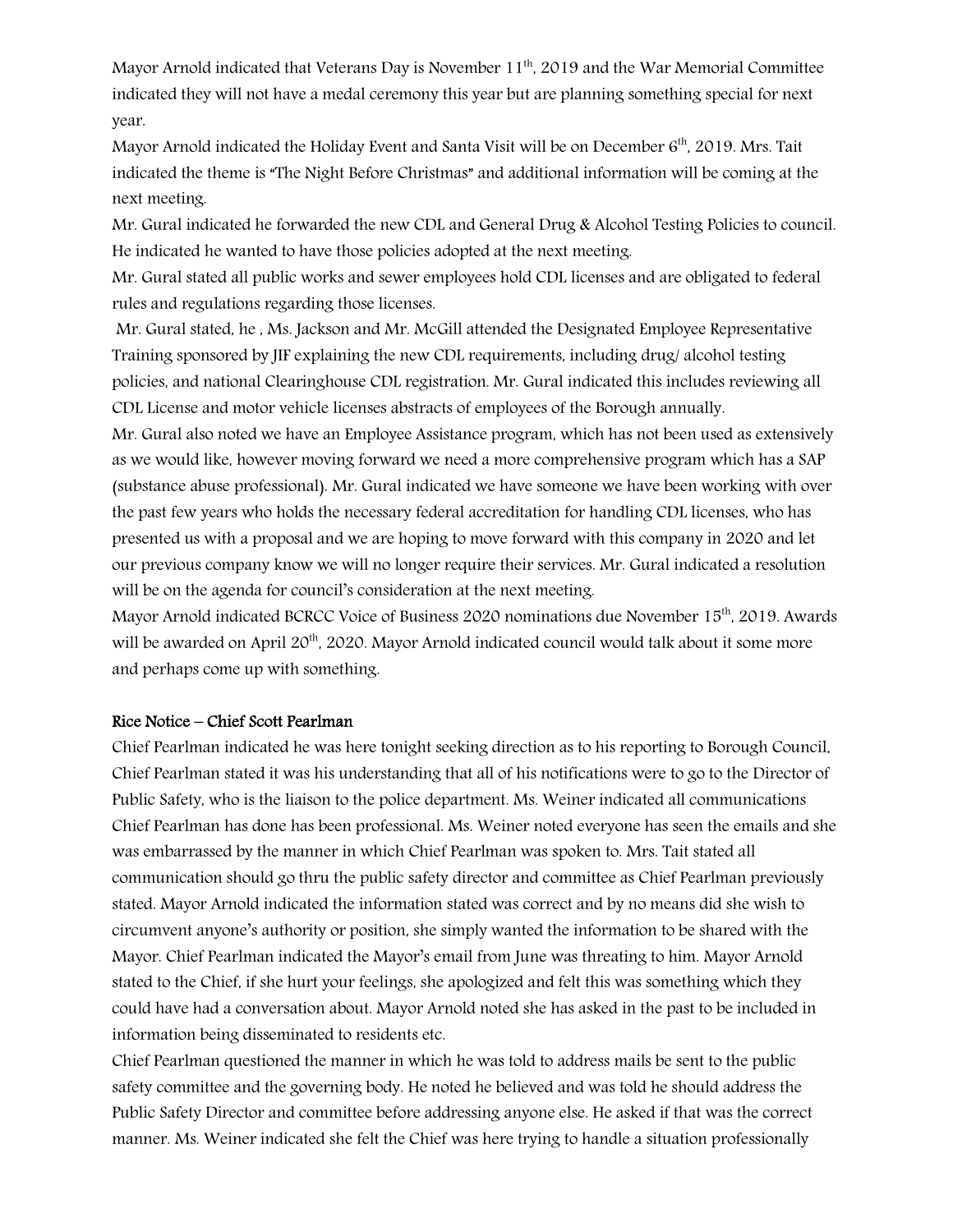which he has been put in many different times. Chief Pearlman indicated he was here asking the governing body to tell him exactly what they want to be told and how. There was some additional discussion and comments. Mr. Allmond indicated he trusted the Chief's discretion and he saw no issue with the manner in which the Chief has been handling things, President Howard agreed. Mrs. Russell noted this is not the first time this has occurred.

#### Old Business

Mr. Gural indicated the next steps for the downtown parking possible changes, are notifications to residents and business regarding the downtown parking & parking lot changes. Mr. Gural stated we don't want to advance the introduction of the ordinance until we have had comments from the business owners and residents regarding the proposed changes. There was some additional discussion. Mrs. Russell asked what the time frame is. Ms. Weiner was hoping to have it available for introduction at the next meeting November  $4<sup>th</sup>$ , 2019.

Mayor Arnold indicated we have been invited to submit a full application for the Transform South Jersey – Community Heart & Soul Program. Mr. Gural indicated the application is due December  $6<sup>th</sup>$ , 2019 and there is a lot of work to be completed by that time. Mr. Gural explained it is a \$100,000.00 grant payable over a two-year period to implement the Community Heart & Soul Program. Mr. Gural indicated currently he is noted as the contact person, but moving forward we need to identify a municipal representative, who would take this project forward next year. Mr. Gural indicated we also need to identify one local direct partner for this project. Mr. Gural indicated of the 32 invited only 10 will be chosen to move forward in January 2020.

Mr. Gural stated we need a committee of three from the governing body to get busy with this project. Mr. Gural indicated he, Mrs. Nagle and Mrs. Sykes would help from the staff. Mrs. Weiner, Mrs. Russell, Mayor Arnold and Mrs. Tait indicated they were willing to help from the governing body, Mrs. Weiner indicated she would step back if the other three wanted to proceed. Mayor Arnold indicated the PIA will be the direct partner.

Mayor indicated the sign ordinance regarding political signs should not be discussed at this time. Mr. Rosenberg indicated, given the time of year we are currently in, it would be ill advised to introduce that ordinance today. Mrs. McCann indicated she did want to move it forward today. Mr. Allmond explained it can wait until a later date as nothing is going to happen that would change anything currently going on. Mr. Allmond indicated it will not go away, it will be included in the changes to the sign ordinance. Mr. Allmond indicated he would put together a Social media policy and bring it to council for consideration.

Mr. Gural indicated he currently had no update for the Palmyra Riverfront contract amendment to provide salting & brining.

Mr. Gural asked council what they wished to do with the holiday lights on Borough Hall. Mayor Arnold asked about the community center. Ms. McCann asked if wreaths could be placed on the doors of Borough hall. President Howard indicated we should outline the building with lights. Mrs. Russell wished to update the lights on the building and install rope lights around the poles. Mr. Gural indicated something would be worked out.

Mr. Gural indicated we will have budget transfers at the next meeting.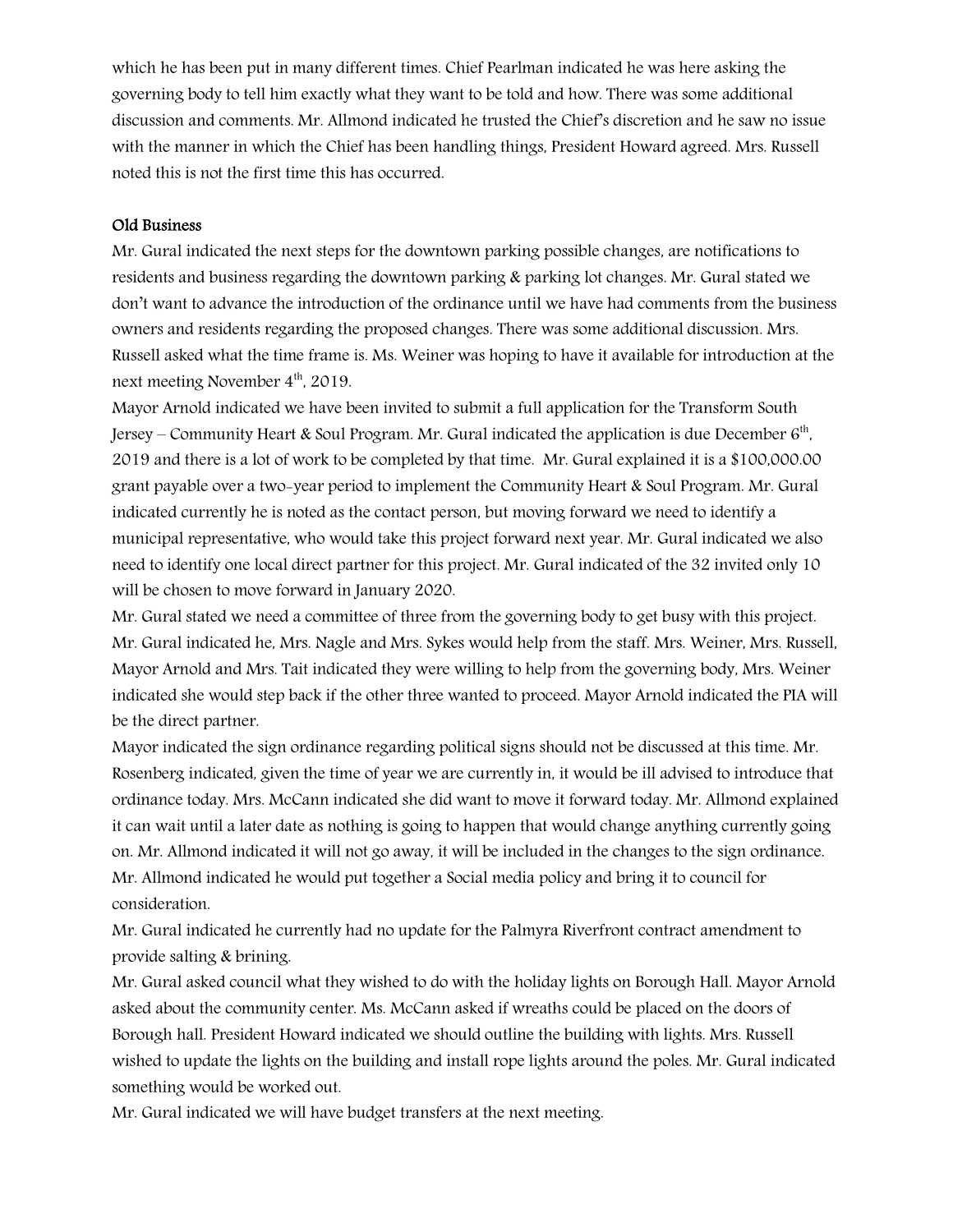Mr. Gural stated the information has been disseminated for the 2020 budget, all budgets are due back to the administrator by December  $6<sup>th</sup>$ , 2019

Mr. Gural also noted the verified complaint has been filed with the court, between the Borough of Palmyra and Active Realty Profit Sharing plan regarding 620-622 Highland Avenue property.

#### ADMINISTRATOR'S REPORT

Mr. Gural indicated he is working on a new episode of "Did You Know", just has not got it out yet. Ms. Weiner indicated she had a suggestion regarding collecting pumpkins that are not painted to take to the Cove to feed the deer, if it's ok with the Cove.

Mr. Gural indicated everyone will be signed up for the JIF Elected Officials Liability Seminar on December 5<sup>th</sup>, 2019 at O'Connor's. Mr. Gural indicated there is also a session being held at the NJLM Convention but it is a little different.

Mr. Gural noted we requested a check for the BURLCO JIF dividend, in the amount of \$8600.00. Mr. Gural indicated the PRC Lion's Club plaque will be installed next Friday, he noted at the same time the permanent plaque for Chief Payton Flournoy will also be installed and the temporary removed. Mr. Gural stated that if council wished they could purchase the temporary one for \$150.00 and give it to the family. Council agreed to purchase it and give it to the family.

Mr. Gural indicated the Quench water coolers have been installed.

Mr. Gural indicated we are now members of the Downtown New Jersey and there is additional information in your packets regarding that program.

Mr. Gural indicated the JIF program is offering a Land Use Liability Training which every member of the Land Use Board who participates, get and additional \$50,000.00 in coverage. Mr. Gural indicated we will make this a mandatory training for the Land Use Board Members.

#### COMMITTEE REPORTS

Mrs. Russell – Construction- Shade Tree Liaison – Mrs. Russell indicated that Mr. Pettit is continuing classes to get his certifications. Mrs. Russell indicated all other areas have already been covered. Mrs. Russell stated that the committee looked over the ordinance regarding trailers, she noted the possibility of the changing the length of the trailer from 20 to 25 ft., and indicated a consideration of changing the natural barrier requirements. Mrs. Russell indicated the committee is looking at the complete ordinance and will bring something to council for consideration.

Mrs. McCann - Administration and Finance- Ms. McCann stated the Admin and Finance committee met and discussed the paver etching, placement and billing.

Ms. Weiner – Business and Community Development, Homeowner Association – Ms. Weiner indicated the committee met and discussed the trash issues in the down town area. Ms. Weiner stated the committee discussed placing ashtrays in the downtown area attached to the light poles. Ms. Weiner indicated there is money in the clean communities' grant which could be used for payment of the ashtrays. Ms. Weiner showed council pictures of the ashtrays. Mayor Arnold asked that we get thoughts from the Fire Chief and Fire Marshall regarding usage. Mr. Gural indicated he would inquire from PSE&G about attaching ashtrays to the light poles. There was some discussion regarding contacts at PSE&G. Ms. Weiner indicated some trashcans in the downtown area are overflowing and more than once a week trash collection is needed. Mr. Gural indicated, Republic picks the trash up on Tuesdays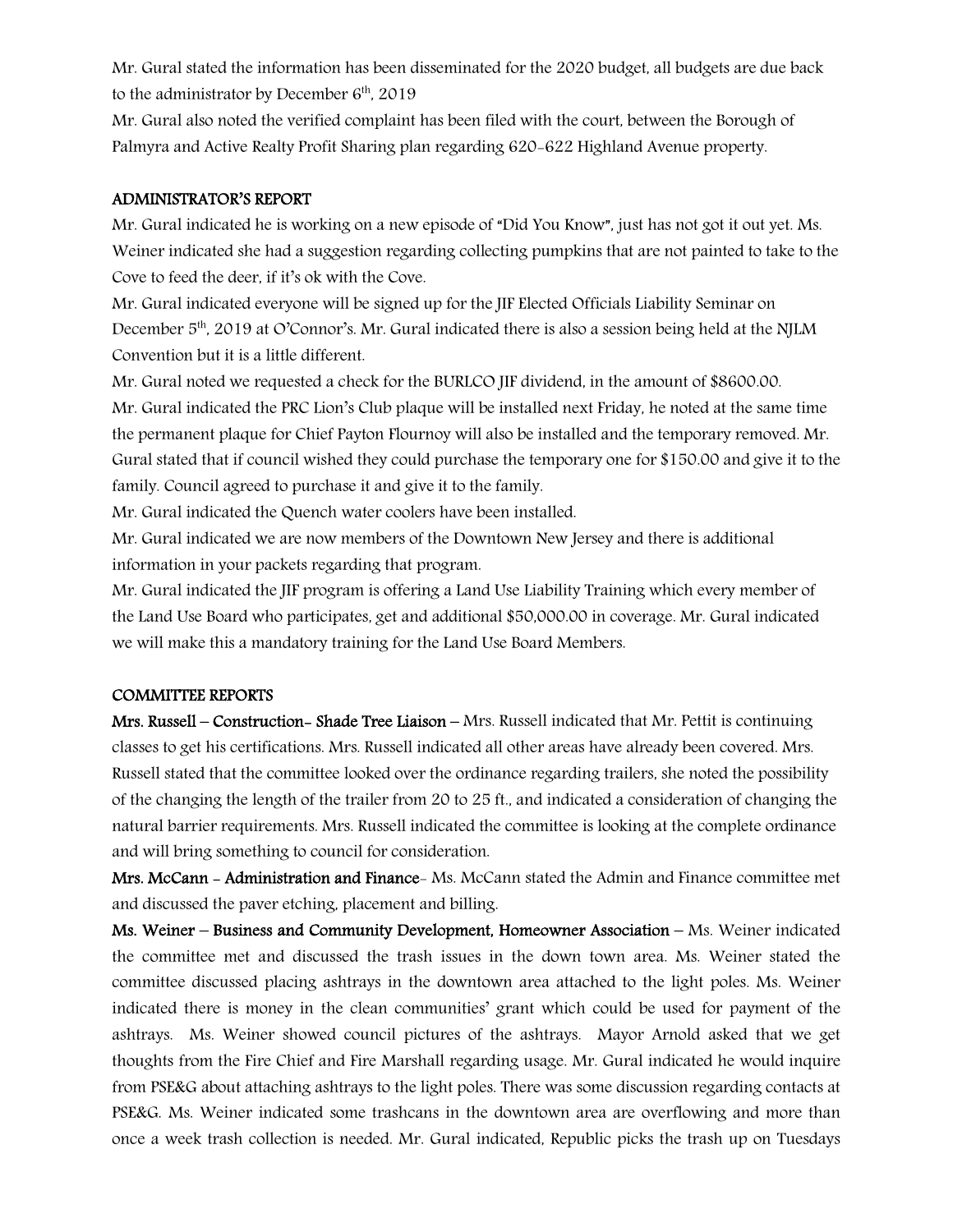and public works picks it up on Friday. Mayor Arnold asked if it was possible to have recycling containers placed in the downtown area as there currently are none. Ms. Weiner indicated she attended the Riverfront Homeowners meeting and updated them regarding various events and ongoing projects. Ms. Weiner indicated they inquired about the kiosk and noted they were not in favor of having one. Ms. Weiner stated the Green Team has lost a key member of the team so they are reorganizing and working on how to move forward with educating the public with all things green. Ms. Weiner noted we are still waiting for the signs from, the breath right program.

Mr. Allmond –Communications and Public Relations Committee- Mr. Allmond indicated he will be sending out emails later this week soliciting information for the next edition of the Borough Newsletter. Mrs. Tait – Public Safety Committee, Board of Education, Public Events- Mrs. Tait stated the committee met and the problem at legion field has been corrected. Mrs. Tait stated she met with a resident who does sound buffering, he indicated some things which could be done to improve the hearing in the gym at the community center. Mrs. Tait indicated she will be looking further into the idea. Mrs. Tait indicated the committee met with the athletic associations who informed us of the hole in the fence on Chestnut Street. Mrs. Tait indicated the hole is getting bigger.

#### President Howard – Youth and Recreation, Public Building, Grounds and Parks, Public Works & Sewer–

President Howard asked if the "NO Parking Sign" had been placed in the area where we had the sewer collapse. Mr. Gural noted he would look into it. President Howard indicated the PAL/RIV Association's basketball league is going into a new league, a travel league, which is more restrictive and will have 16 games instead of 8.

Mayor Arnold asked President Howard if he attended the DVRPC meeting. President Howard indicated he had attended the meeting however found most of the information presented related to various things they were working on in Pennsylvania. Mayor Arnold asked if we were participating in restaurant week. Ms. Weiner indicated not this year, but perhaps next. Mayor Arnold asked Chief Pearlman if the Department was participating in no shave November. Chief Pearlman indicated yes. Mayor Arnold indicated she attended the Harbour Condo Association meeting and they are still having trash issues, She noted the trash collection has been very early in the morning before our noise ordinance allows. Mr. Gural stated he was looking into it.

Mayor Arnold asked if the \$20,000.00 donation from the Mitchell estate to the Palmyra Police Department was specifically given for a k-9 dog. Chief Pearlman noted the donation was not specifically ear marked for anything. Chief Pearlman indicated how the prior money used, was spent, noting it was primarily for community outreach and stated that there is about \$2,500.00 remaining. Mayor Arnold stated she had a question regarding the purchase of the cookies for the dedication of the park. Mayor Arnold stated the cost of purchasing those cookies was not talked about and decided at a meeting. Mrs. Russell indicated it was mentioned, Mayor Arnold noted we talked about placing the badge on the cookie but did not discuss the cost for obtaining them. Mayor Arnold asked that when moving forward we bring all costs before council to have it approved so there are no surprises when the bills arrive. Ms. Weiner indicated there are only two months left in the year and it would be nice if the Mayor would share all upcoming events with the community.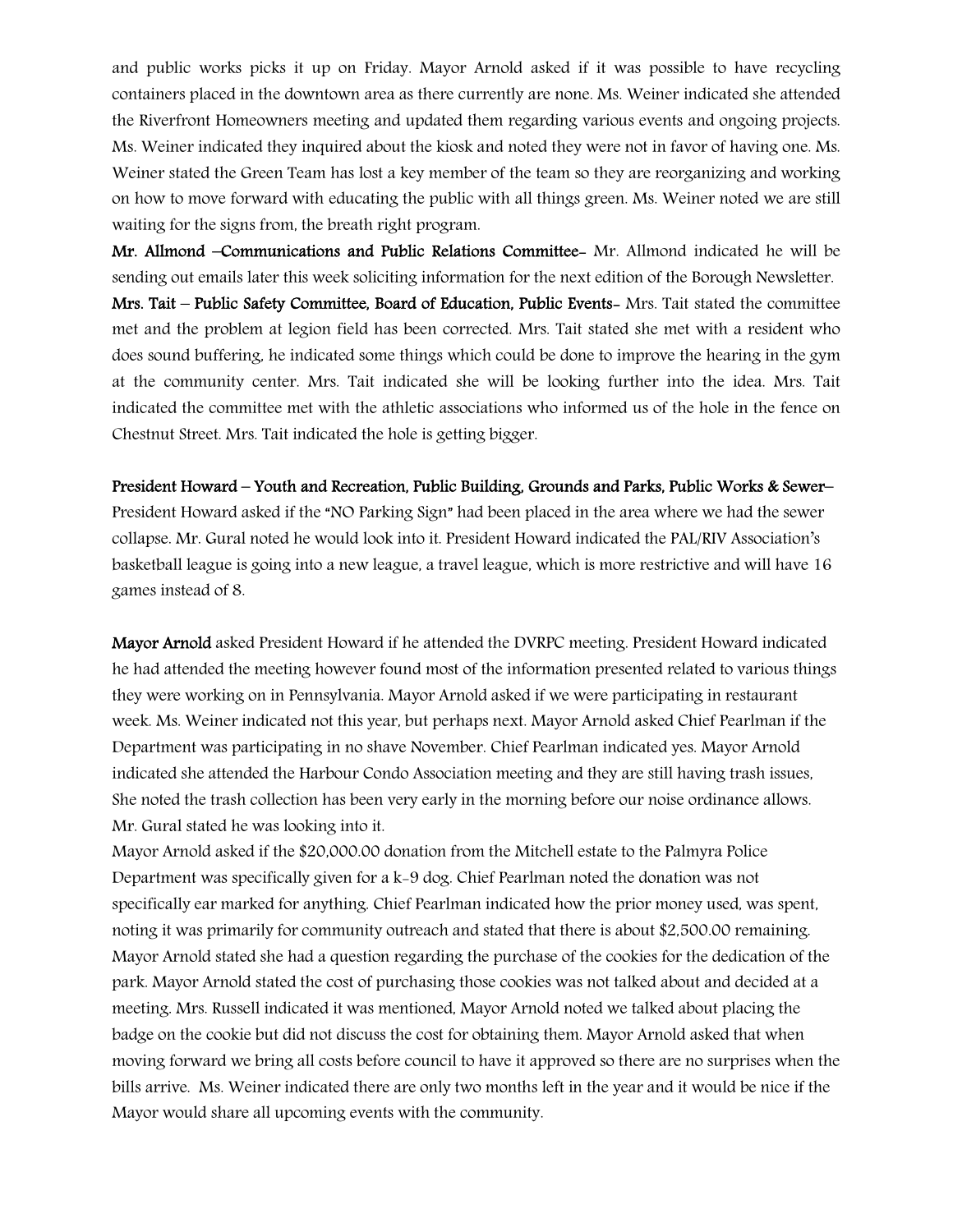#### PUBLIC COMMENT

Mayor Arnold asked for a motion to open the Public Portion. Mrs. Russell made a motion to open the public portion for comments. President Howard second the motion.

#### All members present voted in favor of the motion

No one from the public wishing to be heard, Mrs. Russell asked for a motion to close the public portion. Mrs. Tait made a motion to close the public portion, President Howard second the motion.

#### All members present voted in favor of the motion.

## MAYOR AND COUNCIL COMMENTS

There were no Council comments.

Mayor Arnold asked if there was any additional business for executive session. Mr. Gural indicated yes regarding Negotiations, Contracts

Mayor Arnold asked for a motion to approve Resolution 2019-237. Mrs. Russell made a motion to approve Resolution 2019-237, Resolution Excluding the Public from Certain Meetings pursuant to section 89 of the Open Public Meeting Act C. 231 P.L. 1975 regarding Contract Negotiations. President Howard second the motion.

At the call of the roll, the vote was: AYES: Mr. Allmond, Mrs. McCann, Mrs. Russell, Mrs. Tait, Ms. Weiner, President Howard NAYES: None Resolution 2019-237 was approved

Borough Council went into closed session at 9:51 PM

Closed Session Borough Council returned from closed session at 10:16 PM

Mrs. Russell made a motion to open to the public. President Howard second the motion.

## All voted in favor of the motion.

Mrs. Tait made a motion to approve Resolution 2019-238, Resolution Authorizing the Assignment of the Palmyra's Fillit Judgement to Cherokee. Mrs. Russell second the motion.

At the call of the roll, the vote was: AYES: Mr. Allmond, Mrs. McCann, Mrs. Russell, Mrs. Tait, Ms. Weiner President Howard NAYES: None Resolution 2019-238 was approved

Mayor Arnold asked for a motion to adjourn. Mrs. Russell made a motion to adjourn the meeting. President Howard second the motion. All voted in favor of the motion